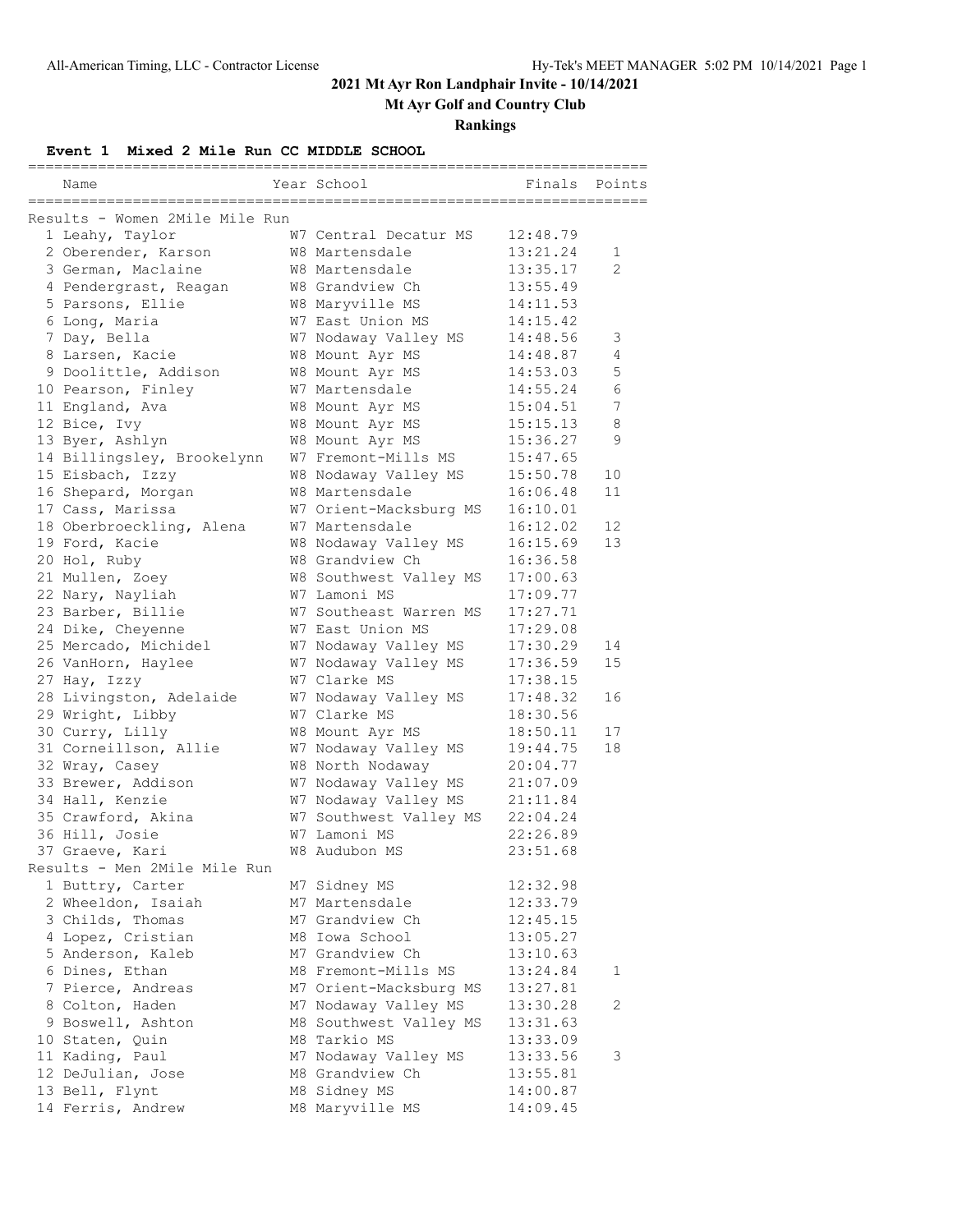## **2021 Mt Ayr Ron Landphair Invite - 10/14/2021**

**Mt Ayr Golf and Country Club**

#### **Rankings**

| Event 1   Mixed 2 Mile Run CC MIDDLE SCHOOL         |                        |              |   |   |   |          |      |      |      |      |
|-----------------------------------------------------|------------------------|--------------|---|---|---|----------|------|------|------|------|
| 15 Miller, Sam                                      | M7 Nodaway Valley MS   |              |   |   |   | 14:13.40 | 4    |      |      |      |
| 16 Kingery, Mason                                   | M7 Tarkio MS           |              |   |   |   | 14:20.48 |      |      |      |      |
| 17 Galapin, Vince                                   | M8 Maryville MS        |              |   |   |   | 14:22.15 |      |      |      |      |
| 18 Greenwell, Braylon                               | M8 Mount Ayr MS        |              |   |   |   | 14:38.53 | 5    |      |      |      |
| 19 Adkisson, Michael                                | M8 Mount Ayr MS        |              |   |   |   | 14:41.07 | 6    |      |      |      |
| 20 Gutu, David                                      | M8 Grandview Ch        |              |   |   |   | 14:42.03 |      |      |      |      |
| 21 Stephens, Adlai                                  | M8 Diagonal MS         |              |   |   |   | 14:43.87 |      |      |      |      |
| 22 Langille, Bodhi                                  | M7 Fremont-Mills MS    |              |   |   |   | 14:47.22 | 7    |      |      |      |
| 23 Kading, Luke                                     | M7 Nodaway Valley MS   |              |   |   |   | 14:50.33 | 8    |      |      |      |
| 24 Harris, Cade                                     | M8 Fremont-Mills MS    |              |   |   |   | 14:54.26 | 9    |      |      |      |
| 25 Hudson, Sam                                      | M7 Mount Ayr MS        |              |   |   |   | 14:58.09 | 10   |      |      |      |
| 26 Hudson, Bryar                                    | M7 Nodaway Valley MS   |              |   |   |   | 15:04.10 | 11   |      |      |      |
| 27 Jorgenson, Carter                                | M7 Sidney MS           |              |   |   |   | 15:10.55 |      |      |      |      |
| 28 Nowman, Damion                                   | M7 Audubon MS          |              |   |   |   | 15:14.47 |      |      |      |      |
| 29 VanVactor, Aiden                                 | M7 Maryville MS        |              |   |   |   | 15:15.81 |      |      |      |      |
| 30 Schaat, Devon                                    | M8 Audubon MS          |              |   |   |   | 15:20.80 |      |      |      |      |
| 31 Whittington, Owen                                | M8 Diagonal MS         |              |   |   |   | 15:21.49 |      |      |      |      |
| 32 Lemonds, Wyatt                                   | M7 Fremont-Mills MS    |              |   |   |   | 15:22.03 | 12   |      |      |      |
| 33 Hughes-Watkins, Dakota                           | M8 Maryville MS        |              |   |   |   | 15:57.21 |      |      |      |      |
| 34 Jimenez, Raiden                                  | M7 Southeast Warren MS |              |   |   |   | 16:02.31 |      |      |      |      |
| 35 Levine, Carter                                   | M7 Mount Ayr MS        |              |   |   |   | 16:03.79 | 13   |      |      |      |
| 36 Morse, Landon                                    | M7 Fremont-Mills MS    |              |   |   |   | 16:34.60 | 14   |      |      |      |
| 37 Driskill, Brock                                  | M7 East Union MS       |              |   |   |   | 16:57.41 |      |      |      |      |
| 38 Ethofer, Kaleb                                   | M8 Fremont-Mills MS    |              |   |   |   | 17:11.31 | 15   |      |      |      |
| 39 Hopkins, Leland                                  | M7 Southeast Warren MS |              |   |   |   | 17:47.49 |      |      |      |      |
| 40 James, Lucas                                     | M8 Southwest Valley MS |              |   |   |   | 17:52.72 |      |      |      |      |
| 41 Morgan, Mavryc                                   | M8 Sidney MS           |              |   |   |   | 17:59.63 |      |      |      |      |
| 42 Vette, Isaac                                     | M8 Tarkio MS           |              |   |   |   | 19:12.27 |      |      |      |      |
| 43 Lewis, Avery                                     | M7 Nodaway Valley MS   |              |   |   |   | 19:48.29 | 16   |      |      |      |
| 44 Clymer, Ryan                                     | M7 Mount Ayr MS        |              |   |   |   | 20:37.34 | 17   |      |      |      |
| 45 Triggs, Nick                                     | M7 Mount Ayr MS        |              |   |   |   | 20:55.66 | 18   |      |      |      |
| 46 Allee, EJ                                        | M8 Diagonal MS         |              |   |   |   | 20:58.46 |      |      |      |      |
| 47 Clark, Hunter                                    | M7 Southeast Warren MS |              |   |   |   | 26:54.41 |      |      |      |      |
|                                                     |                        | Team Scores  |   |   |   |          |      |      |      |      |
| Rank Team                                           | Total                  | $\mathbf{1}$ | 2 | 3 | 4 | 5        | $*6$ | $*7$ | $*8$ | $*9$ |
|                                                     |                        |              |   |   |   |          |      |      |      |      |
| Results - Men 2Mile Mile Run<br>1 Nodaway Valley MS | 28                     | 2            | 3 | 4 | 8 | 11       | 16   |      |      |      |
|                                                     |                        |              |   |   |   |          |      |      |      |      |

| Rank Team                      | Total 1 2 3 4 |       |  | $5 -$                  | $*6$ | $*7$ | $*8$ | $*9$ |
|--------------------------------|---------------|-------|--|------------------------|------|------|------|------|
| Results - Men 2Mile Mile Run   |               |       |  |                        |      |      |      |      |
| 1 Nodaway Valley MS            |               |       |  | 28  2  3  4  8  11  16 |      |      |      |      |
| Total Time: 1:11:11.67         |               |       |  |                        |      |      |      |      |
| Average: 14:14.34              |               |       |  |                        |      |      |      |      |
| 2 Fremont-Mills MS             |               |       |  | 43 1 7 9 12 14 15      |      |      |      |      |
| Total Time: 1:15:02.95         |               |       |  |                        |      |      |      |      |
| Average: 15:00.59              |               |       |  |                        |      |      |      |      |
| 3 Mount Ayr MS                 |               | $5 -$ |  | 6 10 13 17 18          |      |      |      |      |
| Total Time: 1:20:58.82         |               |       |  |                        |      |      |      |      |
| Average: 16:11.77              |               |       |  |                        |      |      |      |      |
| Results - Women 2Mile Mile Run |               |       |  |                        |      |      |      |      |